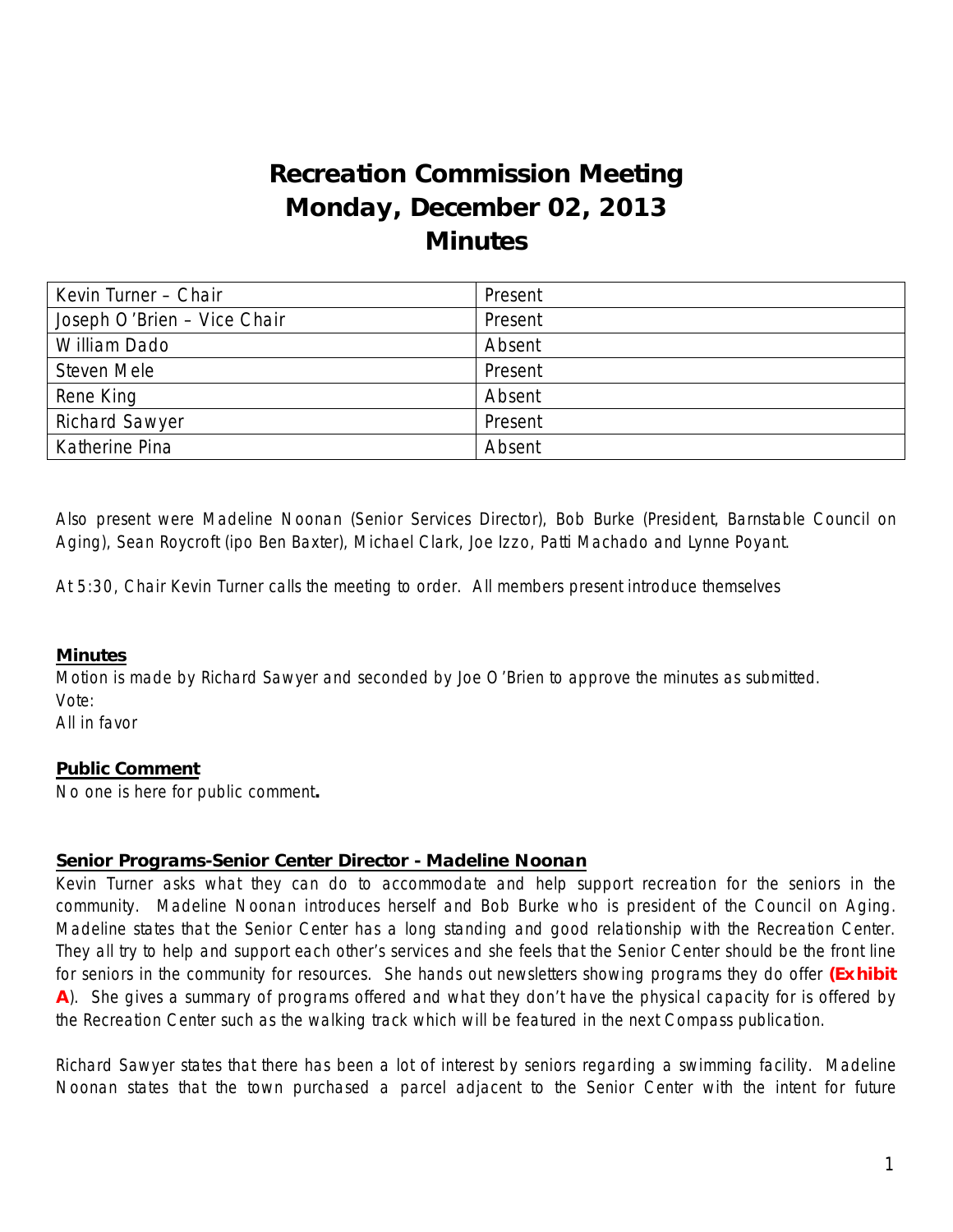expansion of the parking lot. Most of that space would be taken up by the additional parking and is not sure what space would be available beyond that. Bob Burke states that some seniors asked about a fitness park and possible location adjacent to the Senior Center. Madeline states that they have gone as far as getting a quote for a park with stations which was approximately \$20,000 to install. Patti Machado notes that this type of facility is also on Osterville's wish list. Bob Burke states that more funding for seniors is at the top of their list

Lynne Poyant states that the center supplies a lot of services and programs and would like to do a community assessment. In regards to the Adult Supported Day program, they are in need of a larger space and were asked by the Town to vacate the space at the Centerville community building in order to have everything in house. As well as this program they also have meals on wheels and caregiver respite. Lynne indicates that when they do a community assessment, they would like to talk to seniors about what they want and from there prioritize. Lynne Poyant states that building something that needs maintenance is something that needs to be looked at. Richard Sawyer would be interested in seeing the assessment on what seniors want once it is complete. Madeline Noonan would like to extend an invitation for this committee to come to the Council on Aging meeting**.** 

### **Barnstable Youth Hockey Programs - Ben Baxter, President**

Sean Rycroft is here to talk on behalf on the Youth Hockey Program. He states that there are over 500 members in the program and thinks it will grow next year as they are looking to expand. They have made a lot of improvements especially with the new facility and notes that today there were 38 girls trying out for varsity and junior varsity hockey. He has had no problem with ice time scheduling and will probably request more ice time next year. He did mention to Joe that at the next board meeting, to work on an off season program, possibly in the morning. Sean states that they have implemented for the A and B teams they have added extra team practice in order to be more competitive with elite programs. Parents don't have a problem paying more money but want more ice time. Hopefully down the road they could offer more time for everyone. Sean states that there is close to 90 children in the farm program consisting of five and six year olds. Joe O'Brien asks what other teams they have. Sean states that the Mini Mights which combine the farm and Might age kids, Might age kids who are between the ages of seven and eight, Squirts are eight, nine and ten depending on when their birthday occurs, Pee Wee group is for 11 and 12 year olds, Bantams for 13 and 14 year olds and Midget group for the high school age children. They run two, full season Midget teams and one, half-season Midget team. Joe O'Brien asks about the Lobster Pot program and coaches. Sean states that it is already sold out this year and believes there will be 65 teams this year participating. The majority of their teams play in the South Shore Conference which is a strict program. Rob Thorne is the coaching advocate making sure that their coaches have proper certification as they fall under the youth hockey guidelines for youth hockey. Sean reports that the program is financially doing well, have excellent sponsors, do their own fundraising and have received some charitable donations.

# **Barnstable Little League Presentation - Michael Clark & Joe Scott**

Kevin Turner states that this committee had started the process of looking at Little League fields several years ago and that the Bay Lane property has come back in front of Little League. Mike and Joe met with DPW on this to get information. This committee also met with abutters and the Centerville Civic Association who is in support of the project. They have had a good meeting with the principal of Centerville Elementary who likes the layout for additional parking.

Mike Clark states that he spoke with Jim Benoit in GIS who came up with a map for the Bay Lane property. What they would like to do is to turn and face the fields away from the tennis courts and explains. He states that there is a buffer in place to allow for some foul balls and to protect vehicles. Also, there will be a concession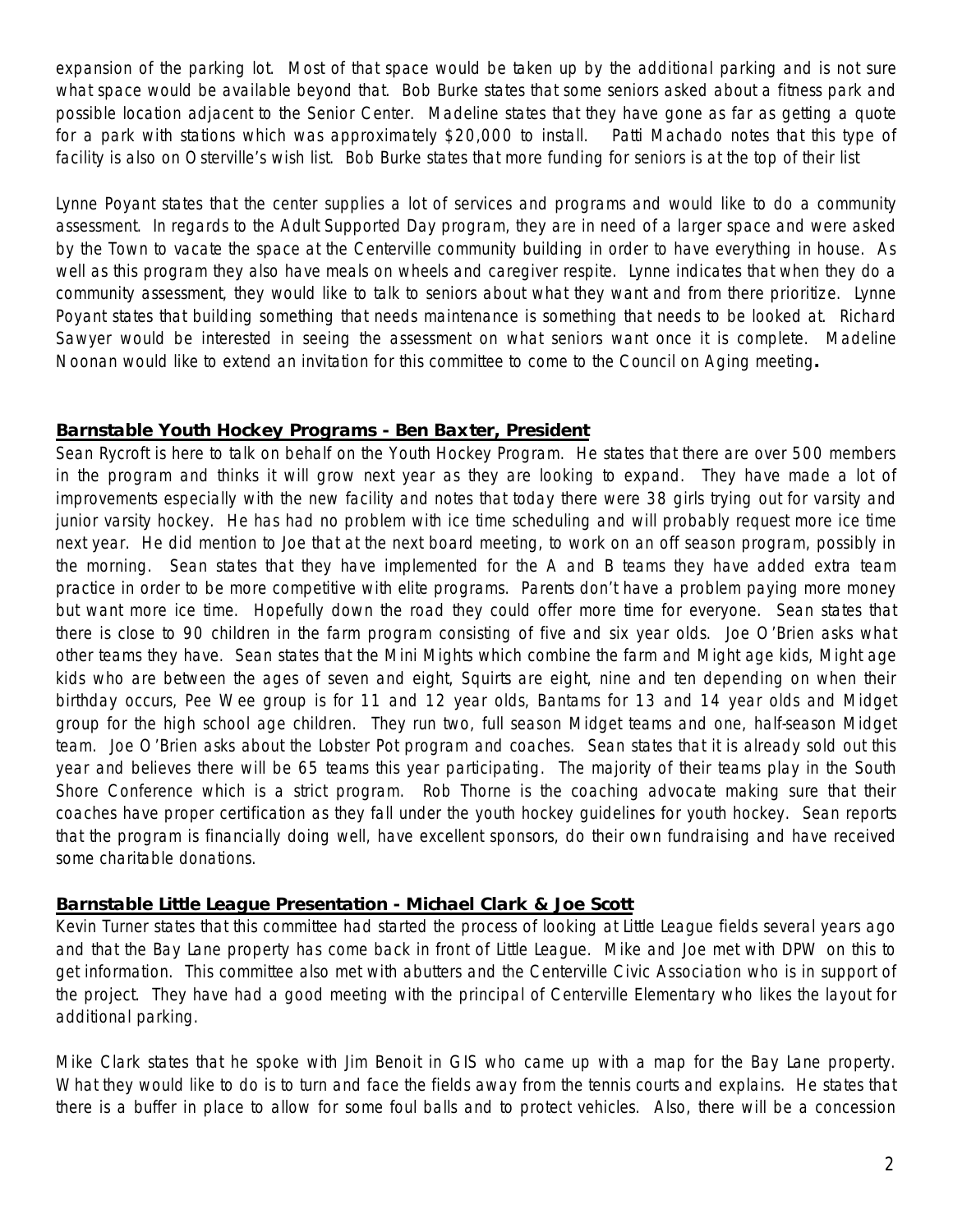stand, in the middle between the two fields which would include restrooms. They would also like to have lights on both fields and want the facilities that make the most noise such as parking, home plate, dugouts and concession stand more towards the center where it would be beneficial to the abutters.

Kevin Turner asks what Centerville Civic Association's concerns were. Mike Clark states that they didn't necessarily have concerns but had asked if the field could be used by residents in the off time which they were told they could. The association also asked about operating hours. Mike states that the latest game would begin at 7:00 PM and end at approximately 8:45 or 9:00 PM. Kevin Turner clarifies that a request from this committee should be sent to the Town Manager. Patti Machado states that the Town Manager will be having more meetings on this but that this is not at that point as of yet and she cannot move forward until the Town Manager meets with CPC's chair.

## **Staff Report- Joe Izzo**

Joe goes over the staff report briefly. With his staff report, he did not include the schedules which he hands out to the members **(EXHIBIT B**). He goes over the schedule. He talks about the skate school skating show taking place this Saturday. Barnstable High School will be hosting four boys' high school tournaments with the first one on December 13<sup>th</sup> and 14<sup>th</sup>. HYCC will host Rock Night which allows middle age school children to skate (ages four to seven) to music. They also came up with a Holiday party idea consisting of a Christmas themed movie for those who don't skate on December 20<sup>th</sup>. Barnstable Youth Hockey will be hosting annual Christmas Tournament that will take place the day after Christmas and is sold out. December is a busy month for them. This past weekend they hosted the Cranberry Classic which consisted of approximately 70 hours of ice. On Friday and Saturday, in the gymnasium, was an art show. The Elks Hoop Shoot was held on November  $16<sup>th</sup>$ which the center hosted for the second time which was a very good event. Currently, they are serving as a *Toys for Tots* drop off point and the *Giving Tree* for hats, mittens and scarves.

Richard Sawyer comments that they had discussed establishing a database with zip codes to track usage and asks if they have considered this. Joe Izzo states that they have membership tags and encourage people to swipe it when they enter the facility at the front reception window.

# **Staff Report - Patti Machado**

Patti states that programs start this week and that they will be getting ongoing registrations which have been getting great responses from the community. Some glitches included problems with changing a date of birth and grades. Richard Sawyer asks about showing birth certificates in person. Patti states that the only place where they have seen a problem is in the sailing program which doesn't happen quite often. Mr. Sawyer asks if members need insurance to be in the program. Patti indicates no.

Patti states that the registration numbers are up quite a bit and that they have also added more indoor soccer because of the demand. They have secured Doc Doherty who coached the girl's high school team and who will be running the soccer program for all age groups. They also added the architect and engineering program which filled up quickly. They are finding that the new program enrollment has increased and not the traditional sporting programs. Bowling has gone down which means children are trying other programs.

They had the turkey shoot which was a wonderful event and gives kudos to Lambert's and Dunkin Donuts. They have been down a program coordinator and the recreation team goes above and beyond. CIP projects that are requested are for Veterans Park playground and memorials. She explains that the dream is to put all the veteran's memorials in one location at Veteran's Memorial Park. They also discussed the design layout for the